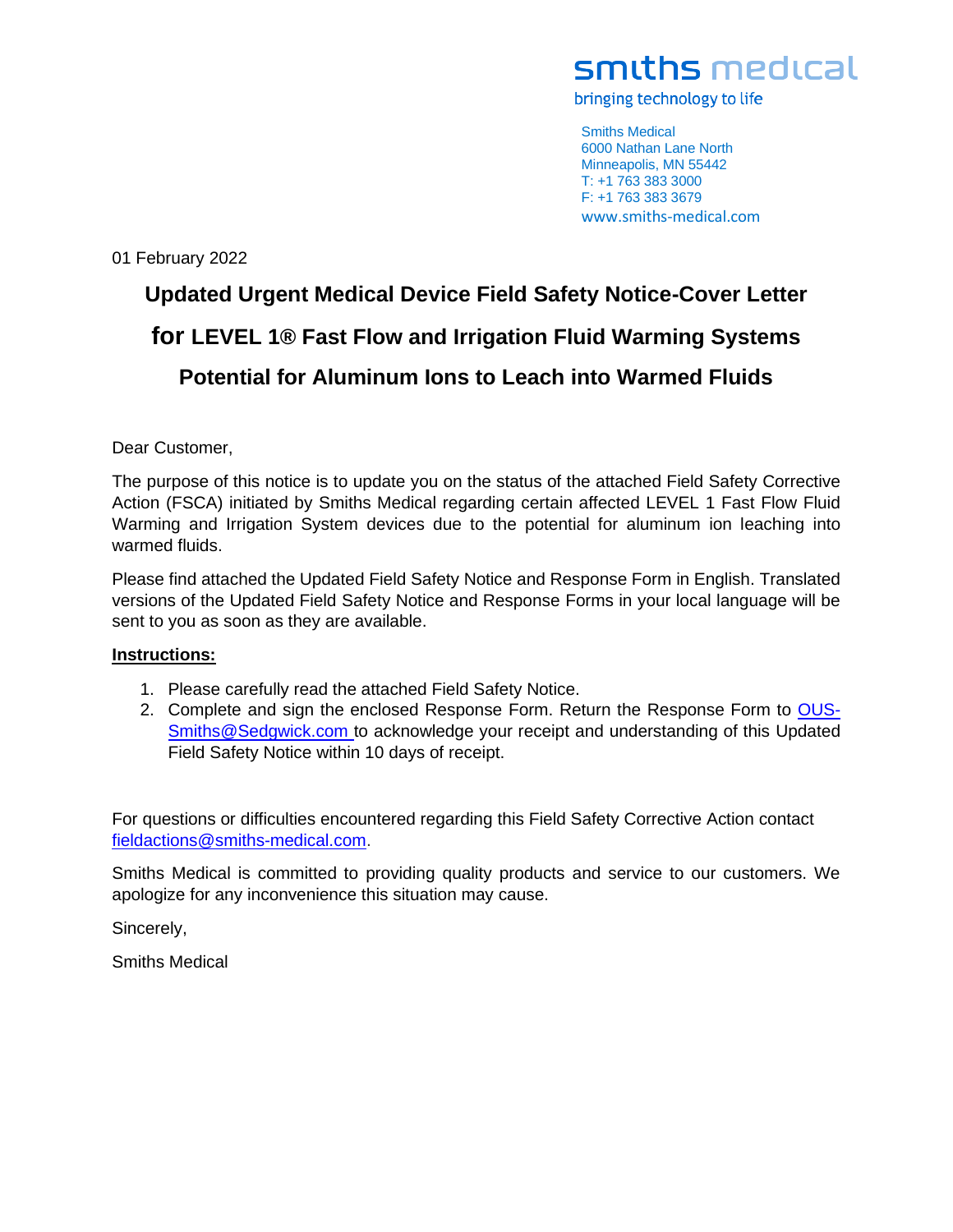bringing technology to life

### **UPDATED URGENT MEDICAL DEVICE FIELD SAFETY NOTICE LEVEL 1® Fast Flow and Irrigation Fluid Warming Systems Potential for Aluminum Ions to Leach into Warmed Fluids**

| <b>Affected Device Models:</b> | Level 1 <sup>®</sup> Fast Flow Fluid Warming System and Level 1 <sup>®</sup> NORMOFLO <sup>®</sup><br><b>Irrigation System</b> |  |
|--------------------------------|--------------------------------------------------------------------------------------------------------------------------------|--|
| <b>Type of Action:</b>         | Correction                                                                                                                     |  |
| Date:                          | February 01, 2022                                                                                                              |  |
| <b>Attention:</b>              | Nurses, Clinicians, Physicians, Risk Managers, Field Safety Coordinators                                                       |  |
| <b>Affected Devices:</b>       | Level 1 <sup>®</sup> Fluid Warming System disposable products listed below:                                                    |  |

| <b>Affected Product Model Name</b>                           | <b>Affected Product Model Number</b>                                                                                            |  |  |
|--------------------------------------------------------------|---------------------------------------------------------------------------------------------------------------------------------|--|--|
| Level 1® Fluid Warmer                                        | H-1000, H-500                                                                                                                   |  |  |
| Level 1 <sup>®</sup> Fluid Warming System                    | H-1025, H-1028, H-1200                                                                                                          |  |  |
| Level 1® Normothermic LV. Fluid Administration Set           | D-100, D-300, D-50, D-60HL, DI-100, DI-300,<br>DI-50, DI-60HL, D-70, DI-70                                                      |  |  |
| NORMOFLO® Fluid Warmer                                       | H-1100, H-1129                                                                                                                  |  |  |
| NORMOFLO <sup>®</sup> Irrigation Warming Set                 | IR-40, IR-500, IR-600, IRI-600, IRI-600B, IR-700                                                                                |  |  |
| H-2 Level 1® Pressure Chamber                                | 7204012, 7204016, 7204017, 7204018, 7204019, 7204020, 7204030,<br>7204031, 7204034, 7204036, 7204037, 7204068, 7204066, 7204074 |  |  |
| Level 1® High-Flow 3 Way Stopcock                            | $SC-3$                                                                                                                          |  |  |
| Level 1® High Flow Extension Line                            | $X-36$                                                                                                                          |  |  |
| Level 1 <sup>®</sup> High Flow Extension with Injection Site | $Y$ -IN.J                                                                                                                       |  |  |
| Level 1 <sup>®</sup> High Flow Y-Type Extension              | $Y-30$                                                                                                                          |  |  |
| Level 1 <sup>®</sup> Gas Vent/Filter Assembly Replacement    | F-10, F-30                                                                                                                      |  |  |
| Level 1® Patient Line Sets                                   | PL-6, PL-7                                                                                                                      |  |  |

Reference Page 4 for representative pictures for some of these devices.

Dear Customer,

The purpose of this notice is to update you on the status of the voluntary Field Safety Corrective Action (FSCA) that Smiths Medical has initiated for certain Affected Product Models of LEVEL 1 Fast Flow Fluid Warming and Irrigation System devices listed above due to the potential for aluminum ion leaching into warmed fluids. Aluminum ion leaching has been identified in the disposables sets used with these systems.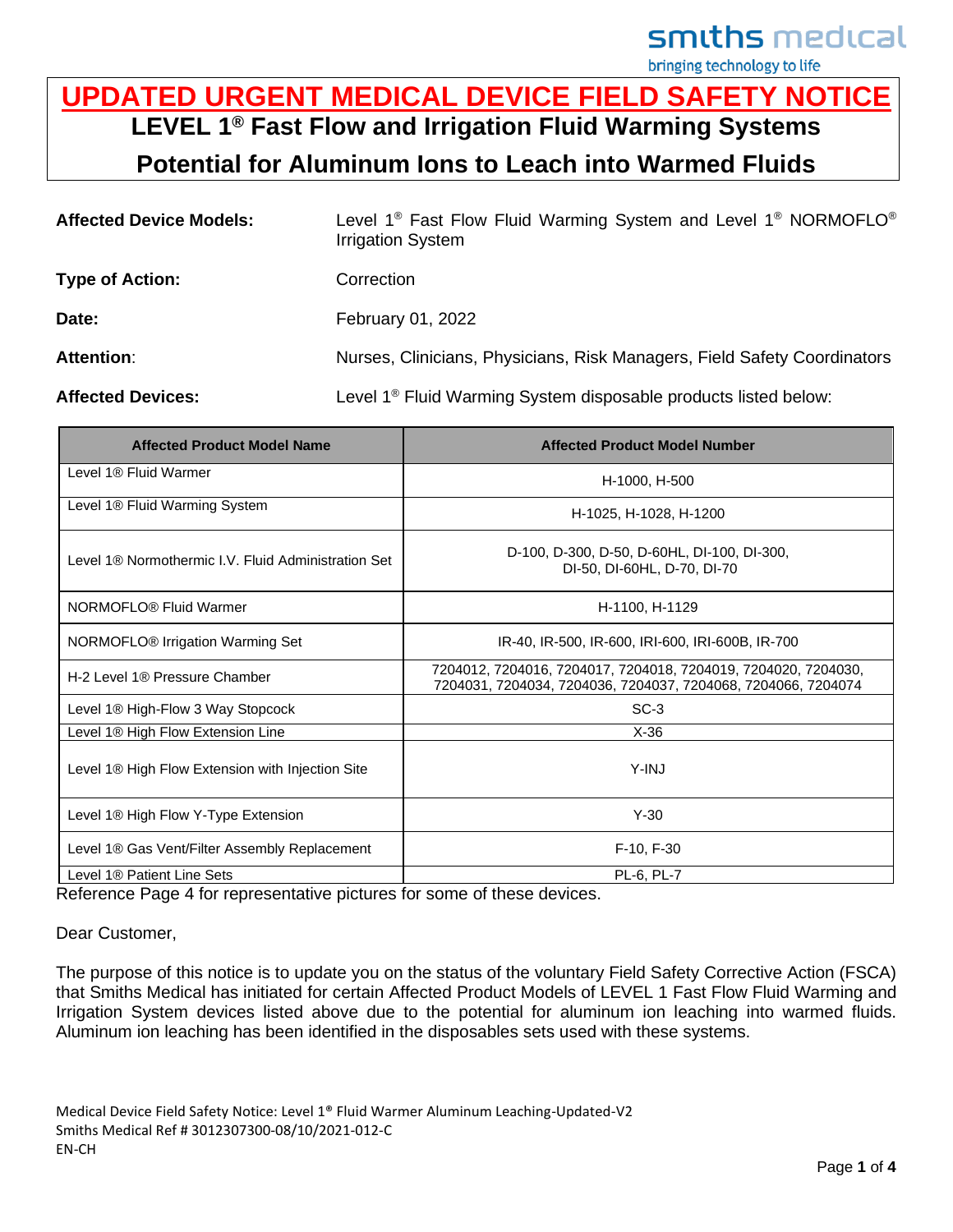bringing technology to life

**UPDATE:** The Notified Body completed their review of the Affected Product Models of LEVEL 1 Fast Flow Fluid Warming and Irrigation System devices listed on page 1 and has temporarily suspended the CE mark for the affected devices until further notice. Smiths Medical has initiated a project to address the issues raised by the Notified Body. Smiths Medical will contact you regarding updates to the status of the Field Safety Corrective Action when available. The List of Affected Devices (refer to page 1 of this notice) has been updated to include accessories associated with the affected devices.

#### **REASON FOR FIELD SAFETY CORRECTIVE ACTION**

Smiths Medical has investigated the potential for aluminum ion leaching in certain Smiths Medical fluid warming products and is providing recommendations to users of these devices in Switzerland based on feedback from Competent Authorities and our Notified Body.

Please note that this is an advisory notification and not a product removal. **No product return is necessary.**

This Field Safety Corrective Action is being performed with the knowledge of the Regulatory Bodies.

#### **RISK TO HEALTH**

Exposure to toxic levels of aluminum could potentially lead to serious injury or possibly death, depending on the treatment being administered and the patient's condition. Symptoms of toxic levels of aluminum exposure may not be readily recognizable and exposure effects may vary including bone or muscle pain and weakness, anemia, seizures, or coma.

The US Food and Drug Administration (FDA) has recently published additional information regarding this threshold: [https://www.fda.gov/medical-devices/letters-health-care-providers/potential-risk-aluminum-leaching](https://www.fda.gov/medical-devices/letters-health-care-providers/potential-risk-aluminum-leaching-use-certain-fluid-warmer-devices-letter-health-care-providers)[use-certain-fluid-warmer-devices-letter-health-care-providers.](https://www.fda.gov/medical-devices/letters-health-care-providers/potential-risk-aluminum-leaching-use-certain-fluid-warmer-devices-letter-health-care-providers)

#### **Smiths Medical has identified no complaints, or reports of injury or death, associated with this issue.**

#### **INSTRUCTIONS FOR ALL CUSTOMERS AND USERS**

All customers who purchased Affected Product Models listed in the table on page 1 of this notice must identify any of these products within their possession and refer to the detailed information below.

- Please temporarily discontinue use of the Affected Product Models. Affected devices are on distribution hold for Switzerland until further notice.
- Users of Affected Product Models should seek out alternative devices where available. For hospitals without alternative devices immediately available, an assessment on the use of Smiths Medical's affected products should be limited primarily to the most urgent cases.
- In urgent cases where no replacement devices are available, and only for patients requiring ongoing therapy at *slower flow rates*, Level 1® HOTLINE® products may be considered. Note, however, that these are not high flow devices and that the products subject to this FSCA are typically used in acute settings where high volumes of warmed fluids and blood are administered for clinical situations such as: trauma, post-partum hemorrhage and transplant.
- Healthcare facilities can report issues arising from device availability or any of the implementation actions requested in this FSN to Smiths Medical via [fieldactions@smiths-medical.com.](mailto:fieldactions@smiths-medical.com)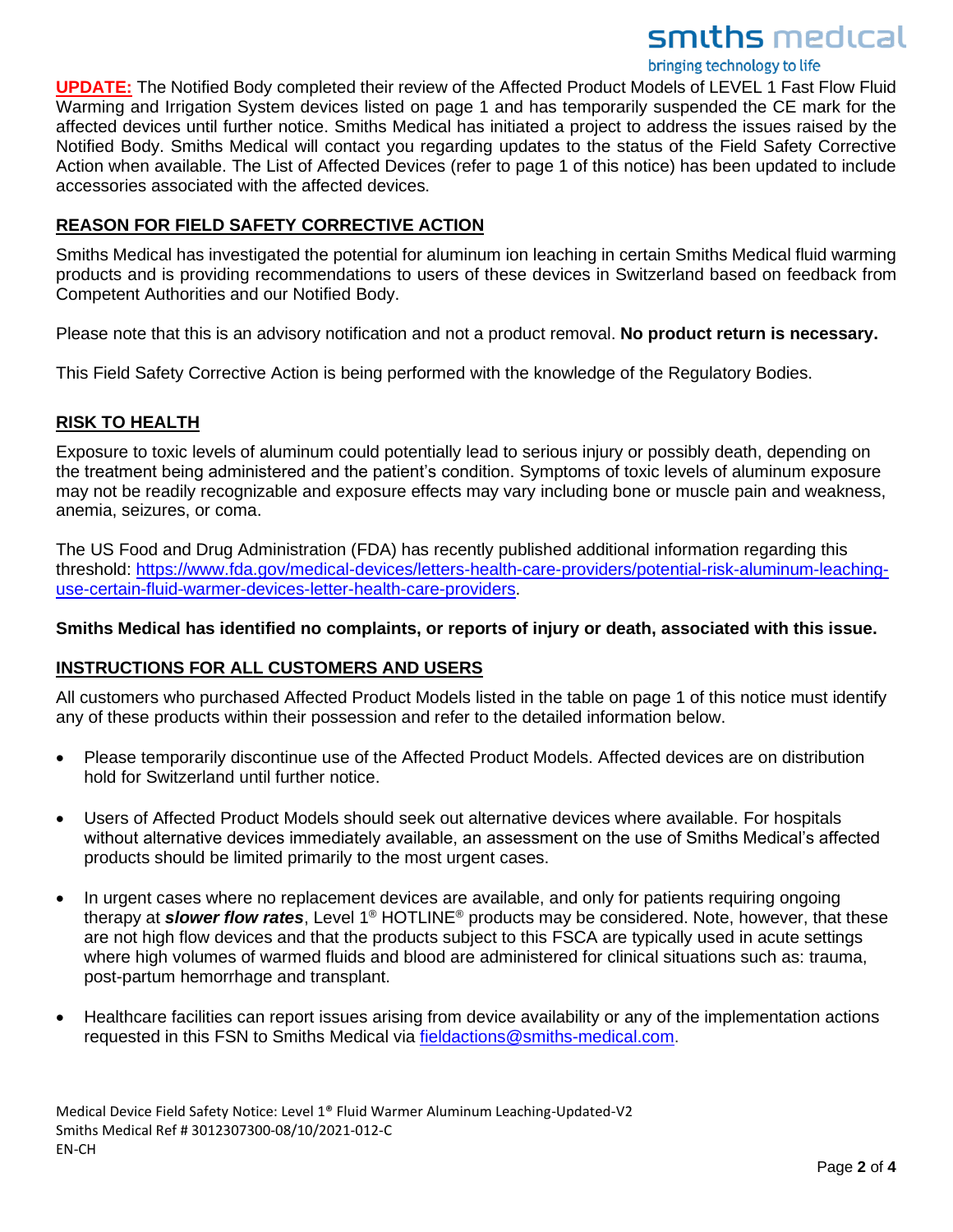bringing technology to life

#### **ACKNOWLEGEMENT OF FIELD SAFETY NOTICE UNDERSTANDING – REQUIRED STEPS BELOW**

- 1. Locate all Affected Devices in your possession and ensure all users or potential users of these devices are immediately made aware of this notification.
- 2. Complete and return the attached Response Form for the Updated Notice to [OUS-Smiths@Sedgwick.com](mailto:OUS-Smiths@Sedgwick.com) to acknowledge your receipt and understanding of this Updated Field Safety Notice within 10 days of receipt.
- 3. **DISTRIBUTORS:** Please immediately forward a copy of this notification and attachments to any of your customers to whom you've distributed affected product. Request that they complete the Response Form and return it to you. Please indicate your identity as the distributor and the consignees name and address.

Adverse events or quality problems experienced with the use of this product must be reported to Smiths Medical via [globalcomplaints@smiths-medical.com.](mailto:globalcomplaints@smiths-medical.com)

For questions or difficulties encountered regarding this Field Safety Corrective Action contact [fieldactions@smiths-medical.com.](mailto:fieldactions@smiths-medical.com)

Smiths Medical is committed to providing quality products and service to our customers. We apologize for any inconvenience this situation may cause.

Sincerely,

dutes clam

Gitte Larsen

General Manager and Sales Director WEEA Swiss Authorized Representative

Smiths Medical 6000 Nathan Lane North Minneapolis, MN 55442 USA

Enclosures: Attachment 1 – Field Safety Notice Response Form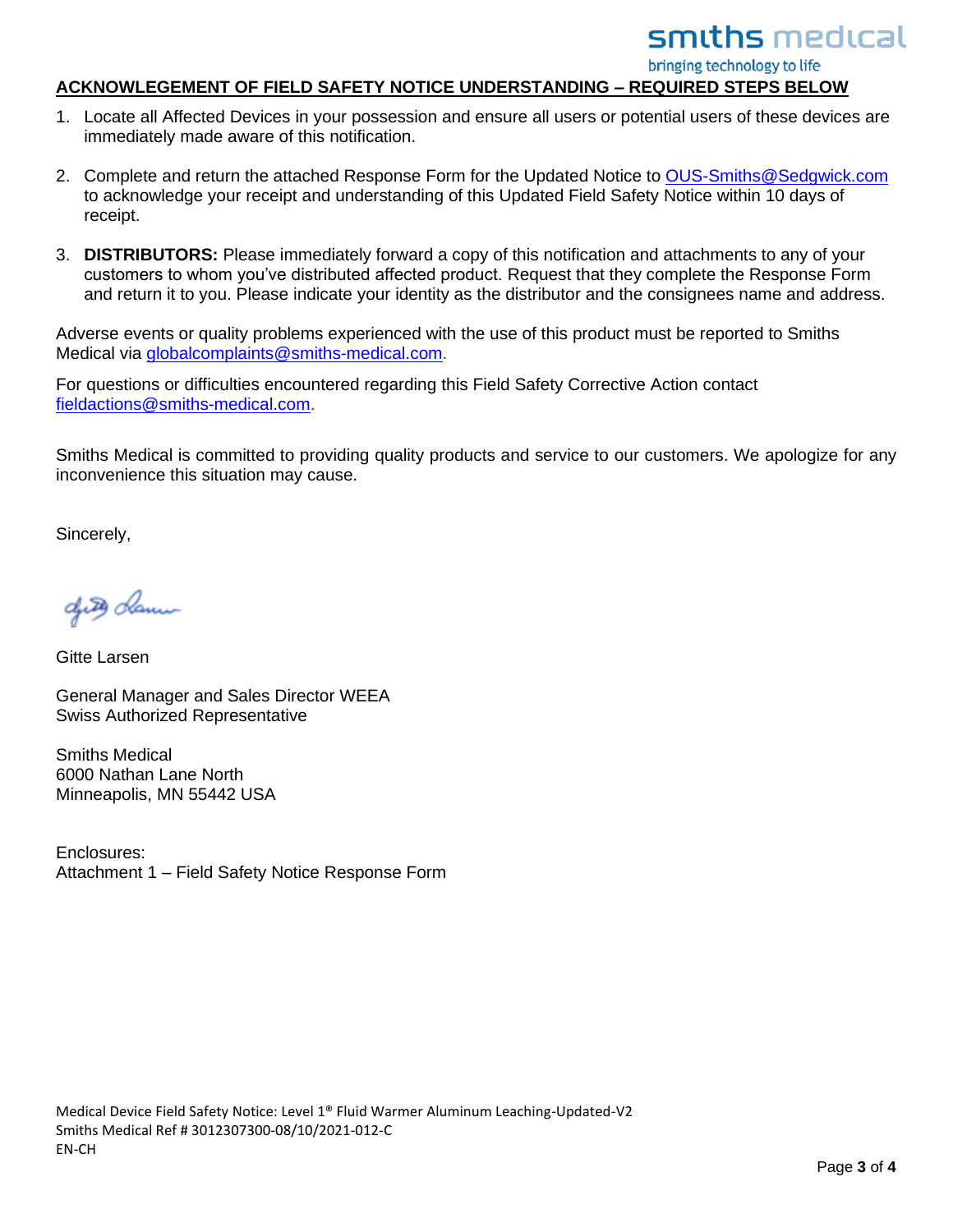bringing technology to life

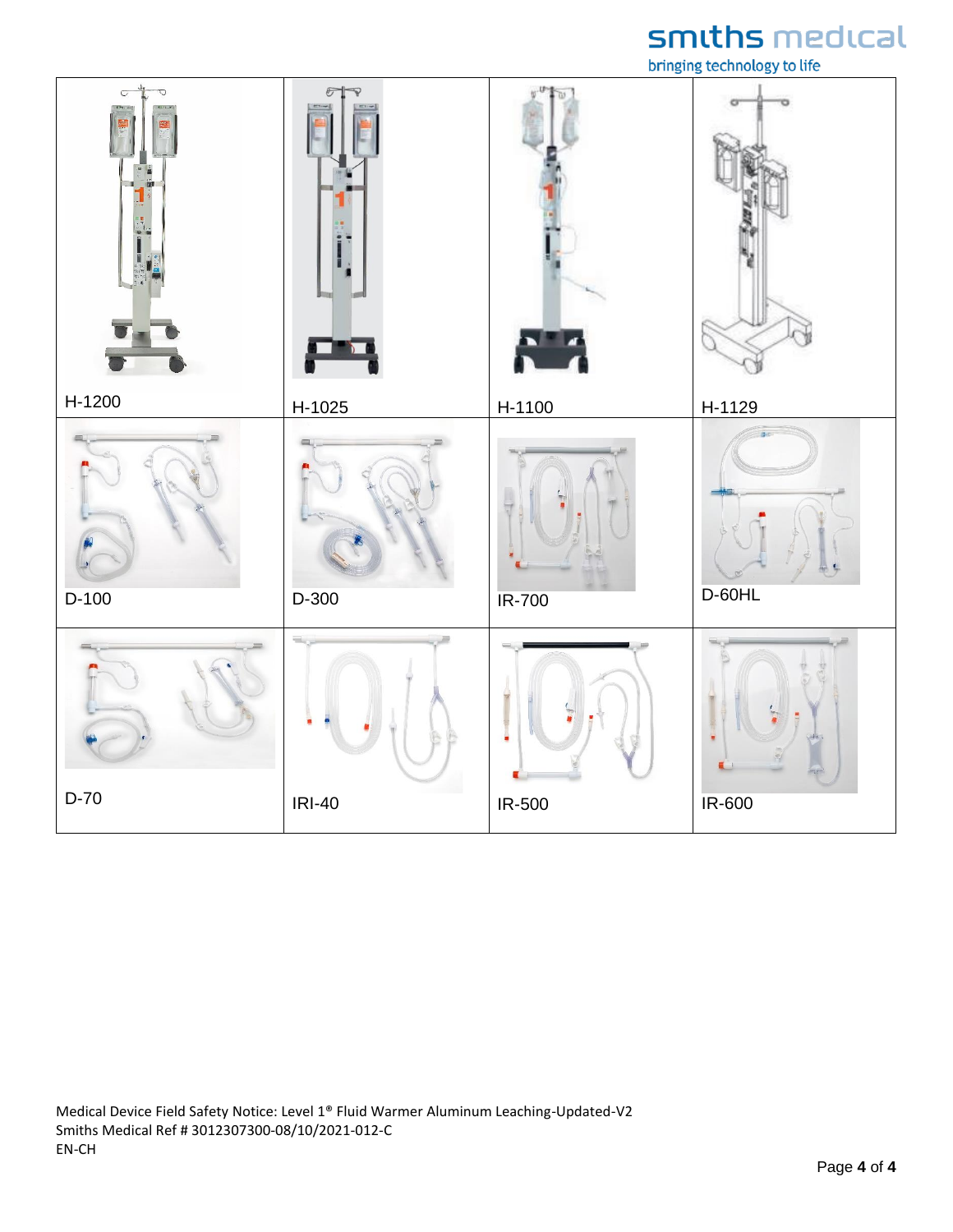#### **ATTACHMENT 1**

### **UPDATED MEDICAL DEVICE FIELD SAFETY NOTICE RESPONSE FORM**

#### **Level 1® Fast Flow and Irrigation Fluid Warming Systems Potential for Aluminum Ions to Leach into Warmed Fluids**

#### **Business Name Address 1 Address 2 Address 3 Address 4 City, State, Postal Code, Country**

Please acknowledge receipt of the accompanying Urgent Medical Device Field Safety Notice by completing and returning this Response Form to [OUS-Smiths@Sedgwick.com](mailto:OUS-Smiths@Sedgwick.com) within 10 days. The Response Form must be completed and returned to Smiths Medical's representatives at Sedgwick even if you have no Affected Devices in your possession.

**DISTRIBUTORS – Please provide a copy of this Response Form and the accompanying Field Safety Notice to any of your customers to whom you distributed affected devices and complete the For Distributors Only table at the end of page 1.**

I certify that I have read and understand the information in the attached Field Safety Notice:

#### **Affected Devices in your Inventory**

| <b>Product Name</b> | <b>Product Code</b> | Quantity |
|---------------------|---------------------|----------|
|                     |                     |          |
|                     |                     |          |
|                     |                     |          |
|                     |                     |          |

| <b>Name and Title (Please</b><br>Print) | <b>Signature and</b><br><b>Date</b> | <b>Customer</b><br><b>Number</b> | <b>Facility Name and Address*</b> |
|-----------------------------------------|-------------------------------------|----------------------------------|-----------------------------------|
|                                         |                                     |                                  |                                   |
| <b>Email Address</b>                    | <b>Telephone Number</b>             |                                  |                                   |
|                                         |                                     |                                  |                                   |

\*If you are submitting a response form for multiple locations, please include the address for each facility you are responding for on the form or in an attachment.

Updated Response Form (V2): LEVEL 1® Fast Flow and Irrigation Fluid Warming Systems Potential for Aluminum Ions to Leach into Warmed Fluids Smiths Medical Plan # 3012307300-08/10/2021-012-C